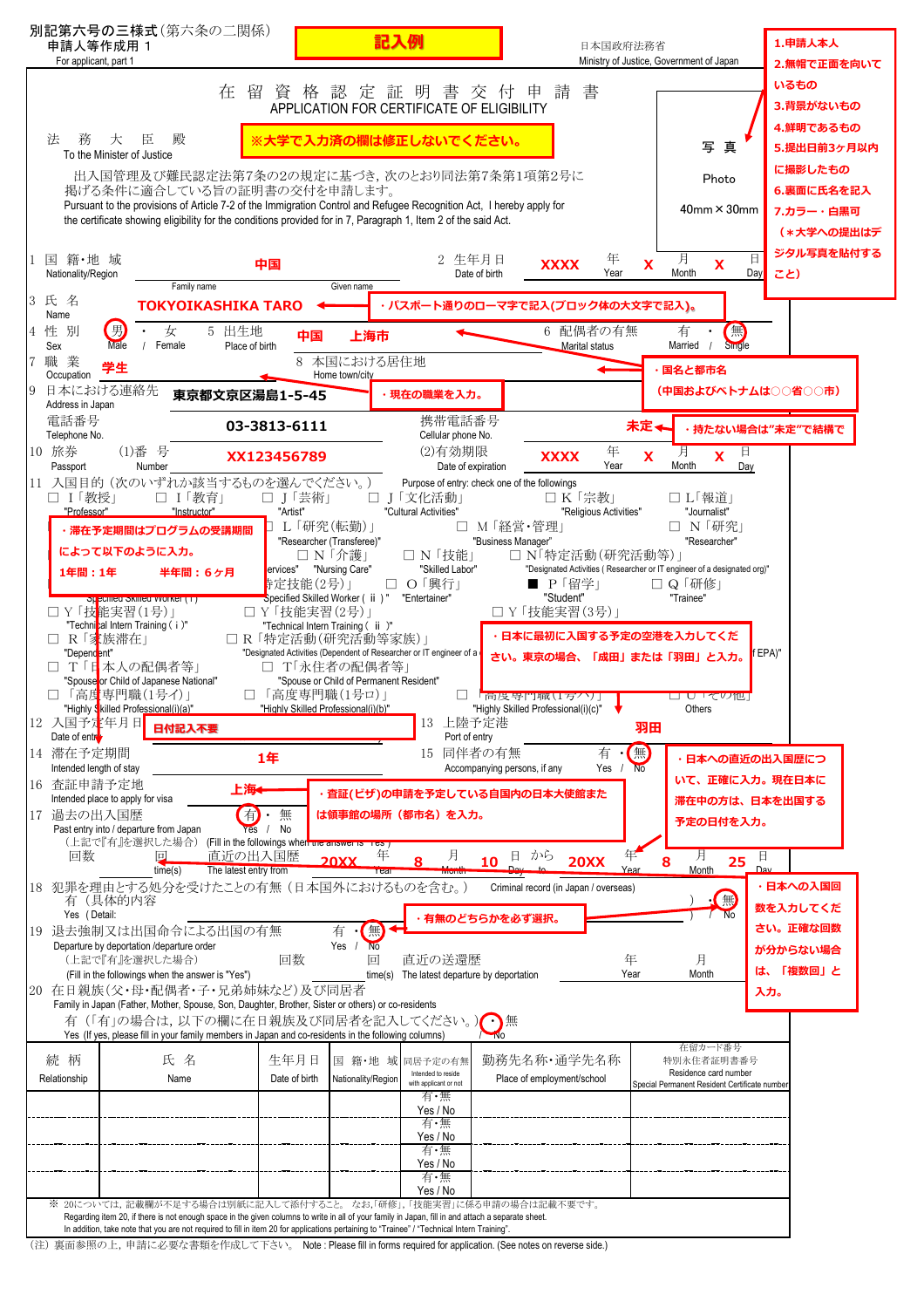|                   | 申請人等作成用 2                                                                                           | P(「留学」)      |                                      |                                                                                                                                                                                      |                                                                           |                         |                             |                       | 在留資格認定証明書用                                                                                                                                                     |
|-------------------|-----------------------------------------------------------------------------------------------------|--------------|--------------------------------------|--------------------------------------------------------------------------------------------------------------------------------------------------------------------------------------|---------------------------------------------------------------------------|-------------------------|-----------------------------|-----------------------|----------------------------------------------------------------------------------------------------------------------------------------------------------------|
| 22 通学先            | For applicant, part 2 P ("Student")<br>Place of study                                               |              |                                      | 自国での最終学歴の在籍状況、学校種別を選択し、                                                                                                                                                              |                                                                           |                         |                             |                       | certificate of eligibility                                                                                                                                     |
| (1)名 称            | Name of school                                                                                      |              | 東京医科歯科大学                             |                                                                                                                                                                                      |                                                                           |                         |                             |                       |                                                                                                                                                                |
| (2)所在地            | Address                                                                                             |              | 東京都文京区湯島1-5-45                       |                                                                                                                                                                                      |                                                                           | (3)電話番号                 | Telephone No.               |                       | 03-3813-6111                                                                                                                                                   |
| 23                | 修学年数 (小学校~最終学歴)                                                                                     |              |                                      | Total period of education (from elementary school to last institution of education)                                                                                                  |                                                                           |                         |                             |                       | 年<br>Years                                                                                                                                                     |
| (1)在籍状況<br>(2)学校名 | 24 最終学歴 (又は在学中の学校ナ<br>Registered enrollment<br>□ 大学院 (博士)<br>Doctor<br>□ 高等学校<br>Senior high school |              | □ 卒業<br>Graduated<br>Master<br>□ 中学校 | Education (last school or institution) or present school<br>□ 在学中<br>In school<br>口 大学院 (修士)<br>Junior high school                                                                   | □ 休学中<br>□ 大学<br>Bachelor<br>□ 小学校<br>Elementary school<br>(3)卒業又は卒業見込み年月 | Temporary absence       | □ 短期大学<br>□ その他 (<br>Others | 中退<br>Junior college  | Withdrawal<br>□ 専門学校<br>College of technology<br>月<br>年                                                                                                        |
| 25                | Name of the school                                                                                  |              |                                      | 経歴(直近5年の職歴及び学歴(高等学校卒業以降のものに限る)を記入)                                                                                                                                                   | Date of graduation or expected graduation                                 |                         |                             |                       | Year<br>Month                                                                                                                                                  |
|                   |                                                                                                     |              |                                      | Personal history(Work experience and educational background for the last 5 years (limited to those after graduating from senior high school))                                        |                                                                           |                         |                             |                       |                                                                                                                                                                |
| 始期<br>Start       |                                                                                                     | 終期<br>Finish |                                      | 経歴                                                                                                                                                                                   | 始期<br>Start                                                               |                         |                             | 終期<br>Finish          | 経歴                                                                                                                                                             |
| 年<br>Year         | 月<br>年<br>Month<br>Year                                                                             | 月<br>Month   |                                      | Personal history                                                                                                                                                                     |                                                                           | 月<br>Month<br>÷         | 年<br>Year                   | 月<br>Month            | Personal history                                                                                                                                               |
|                   |                                                                                                     |              |                                      |                                                                                                                                                                                      |                                                                           |                         |                             |                       |                                                                                                                                                                |
|                   |                                                                                                     |              |                                      |                                                                                                                                                                                      |                                                                           |                         |                             |                       |                                                                                                                                                                |
|                   |                                                                                                     |              |                                      |                                                                                                                                                                                      |                                                                           |                         |                             |                       |                                                                                                                                                                |
| 26                |                                                                                                     |              |                                      |                                                                                                                                                                                      | 26と 27は記入不要.                                                              |                         |                             |                       |                                                                                                                                                                |
| 27                | 本人負担の場合は、預<br>金残高も教えてくださ<br>い。預金残高証明書を<br>求められる場合があり<br>ますので、念のため、<br>ご用意ください。                      |              |                                      | 方を選択した場合は、在外/在日経費<br>支弁者の情報を記入。年収がない方<br>は、"年収"を二重線で消し、預金残                                                                                                                           |                                                                           |                         |                             |                       |                                                                                                                                                                |
|                   |                                                                                                     |              |                                      |                                                                                                                                                                                      |                                                                           |                         |                             |                       | 学費と生活費を併せた金額を月額で記入。                                                                                                                                            |
|                   |                                                                                                     |              |                                      |                                                                                                                                                                                      |                                                                           |                         |                             |                       |                                                                                                                                                                |
| 28                |                                                                                                     |              |                                      | 滞在費の支弁方法等(生活費/学費及び家賃について記入すること。)※複数選択可<br>Method of support to pay for expenses while in Japan(fill in with regard to living expenses, tuition and rent) * multiple answers possible |                                                                           |                         |                             |                       |                                                                                                                                                                |
|                   | (1) 女弁方法及び月平均文弁密<br>本人負担                                                                            |              |                                      | Method of support and an amount of support per month (average)<br>円                                                                                                                  |                                                                           | ■在外経費支弁者負担              |                             |                       | 円                                                                                                                                                              |
| Self              | 在日経費支拿者負担                                                                                           |              | 50,000                               | Yen                                                                                                                                                                                  | 円                                                                         | Supporter living abroad | □ 奨学金                       |                       | 150,000<br>Yen<br>円                                                                                                                                            |
| □ その他             | Supporter in Japan                                                                                  |              |                                      | 円                                                                                                                                                                                    | Yen                                                                       |                         |                             | Scholarship           | Yen                                                                                                                                                            |
| Others            |                                                                                                     |              |                                      | Yen<br>(2)経費支弁者(複数人いる場合は全てについて記入すること。)※任意様式の別紙可                                                                                                                                      |                                                                           |                         |                             |                       | Supporter(If there is more than one, give information on all of the supporters)*another paper may be attached, which does not have to use a prescribed format. |
|                   | ①氏 名                                                                                                |              | <b>TOKYO JOHN</b>                    |                                                                                                                                                                                      |                                                                           |                         |                             |                       |                                                                                                                                                                |
|                   |                                                                                                     |              |                                      |                                                                                                                                                                                      |                                                                           |                         |                             |                       |                                                                                                                                                                |
|                   | Name<br>②住 所<br>Address                                                                             | 中国           | 浙江省                                  | 杭州市 OO-XX                                                                                                                                                                            |                                                                           |                         |                             | 電話番号<br>Telephone No. | 0123-4567                                                                                                                                                      |
|                   | ③職業 (勤務先の名称)<br>Occupation (place of employment)                                                    |              |                                      | 会社員/〇〇電気股份有限公司                                                                                                                                                                       |                                                                           |                         |                             | 電話番号<br>Telephone No. | $001 - 8910$                                                                                                                                                   |